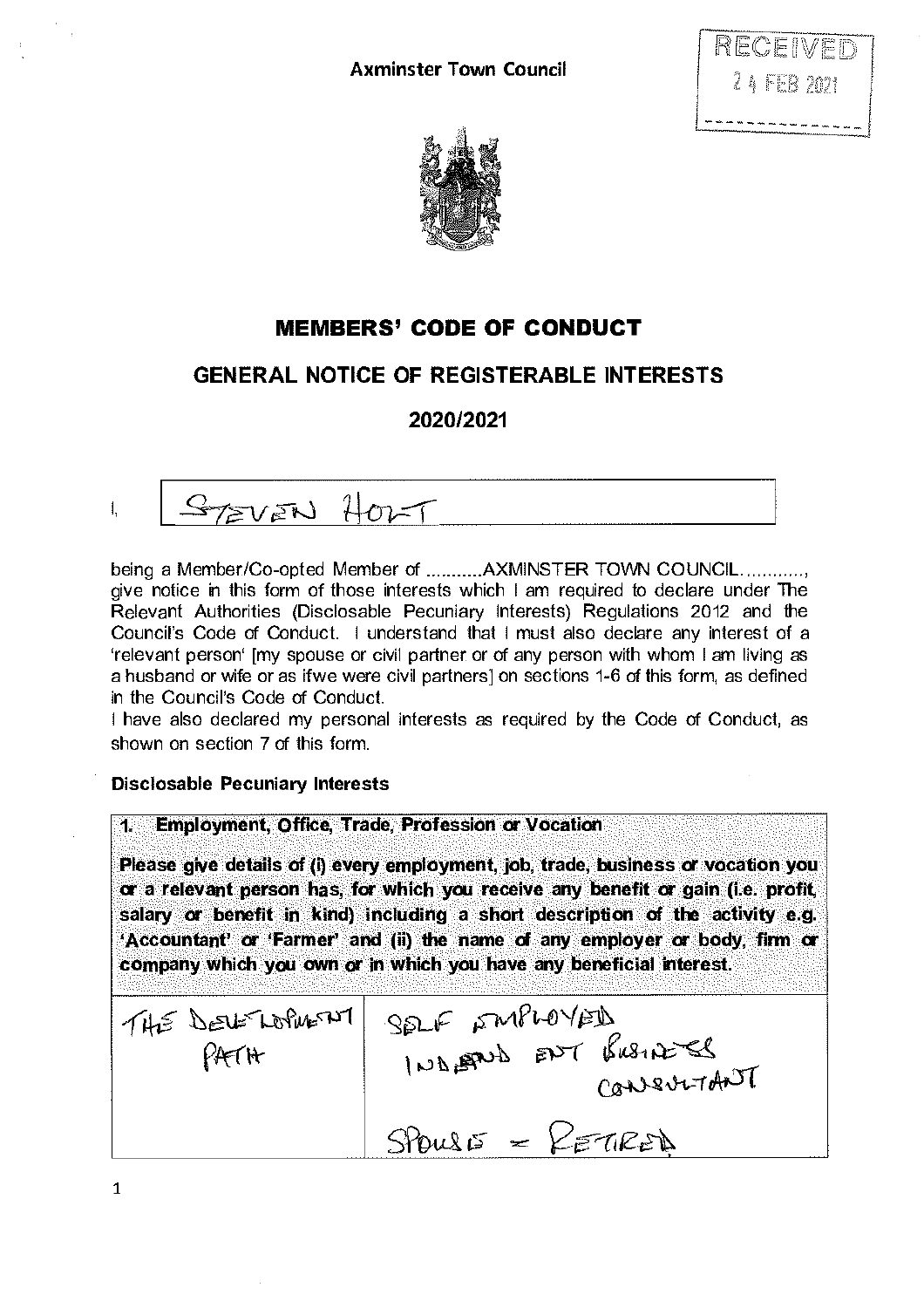| Name of Employer, body,<br>firm or company by which |  |
|-----------------------------------------------------|--|
| you are employed or in                              |  |
| which you are a partner or a                        |  |
| remunerated Director in                             |  |
| which you have a beneficial                         |  |
| interest                                            |  |
|                                                     |  |
|                                                     |  |
|                                                     |  |
|                                                     |  |
|                                                     |  |
|                                                     |  |
|                                                     |  |
|                                                     |  |

## 2. Sponsorship

Please give details of any person or body (other than the Axminster Town Council) who has made any payment to you in respect of your election or any expenses you have incurred in carrying out your duties as a Axminster Town **Councillor** 

NONS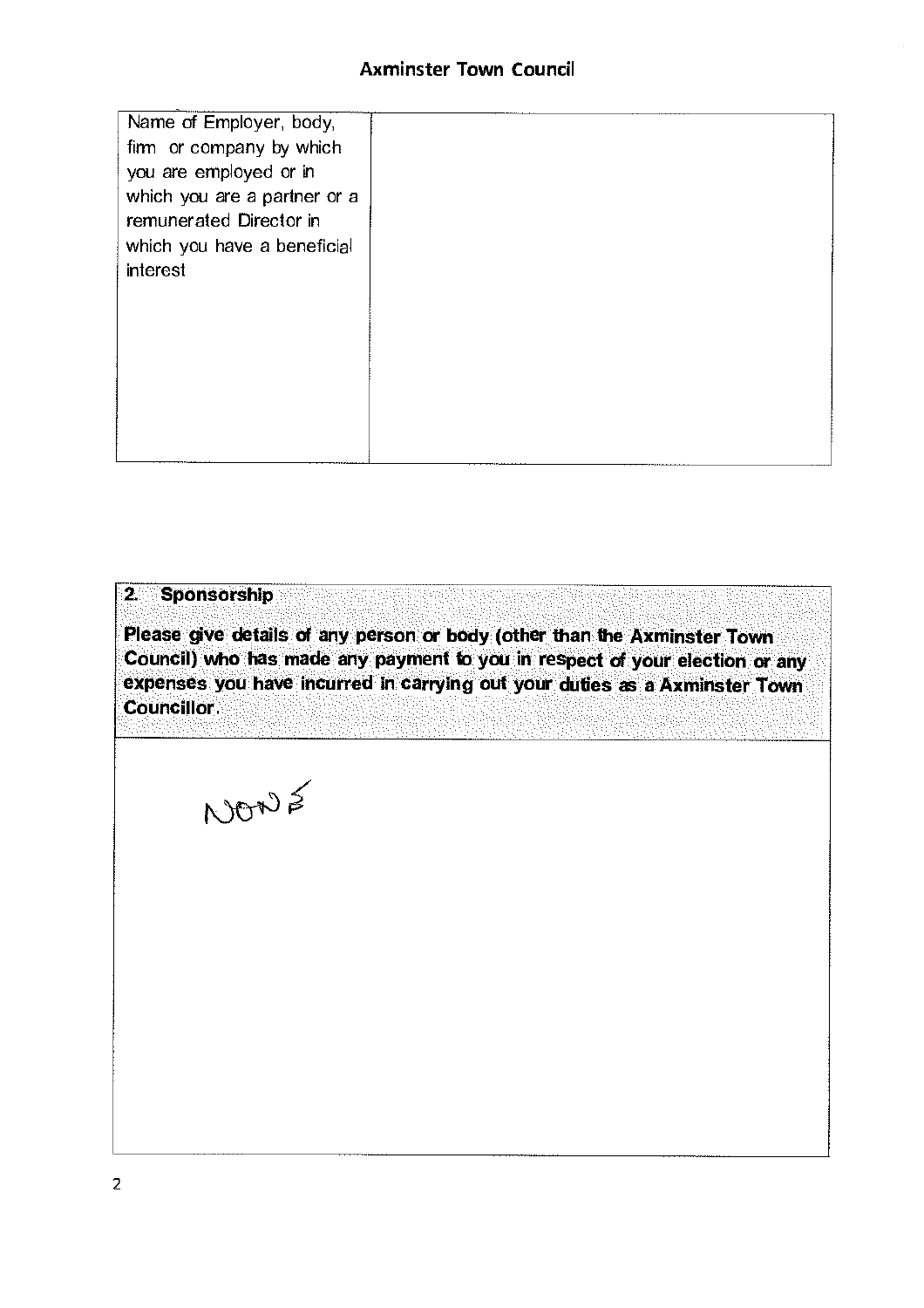## 3. Securities: Interests in Companies

Please give details of body which has a place of business or owns land in the **Axminster Town Council's area and In which you or a relevant person has a**  beneficial interest (a shareholding) of more than £25,000 (nominal value) or more than 1/100<sup>th</sup> of the total share issue of that body (whichever is the lower) or if there is more than one class of share, the total nominal value of shares in any class of that body of more than  $1/100<sup>th</sup>$  of the total shares of that class

*Note: It is not necessary to declare the nature or* size *of the holding, simply the name of the company or other body.* 

None

4. Contracts: for Goods, Works or Services with the Council

Please give details of any current, existing contracts for goods, works or services between the Axminster Town Council and you or a relevant person and any body, firrn or company by which you/they are employed or which you own or in which you/they have a beneficial interest, as referred to at 3 above.

Nome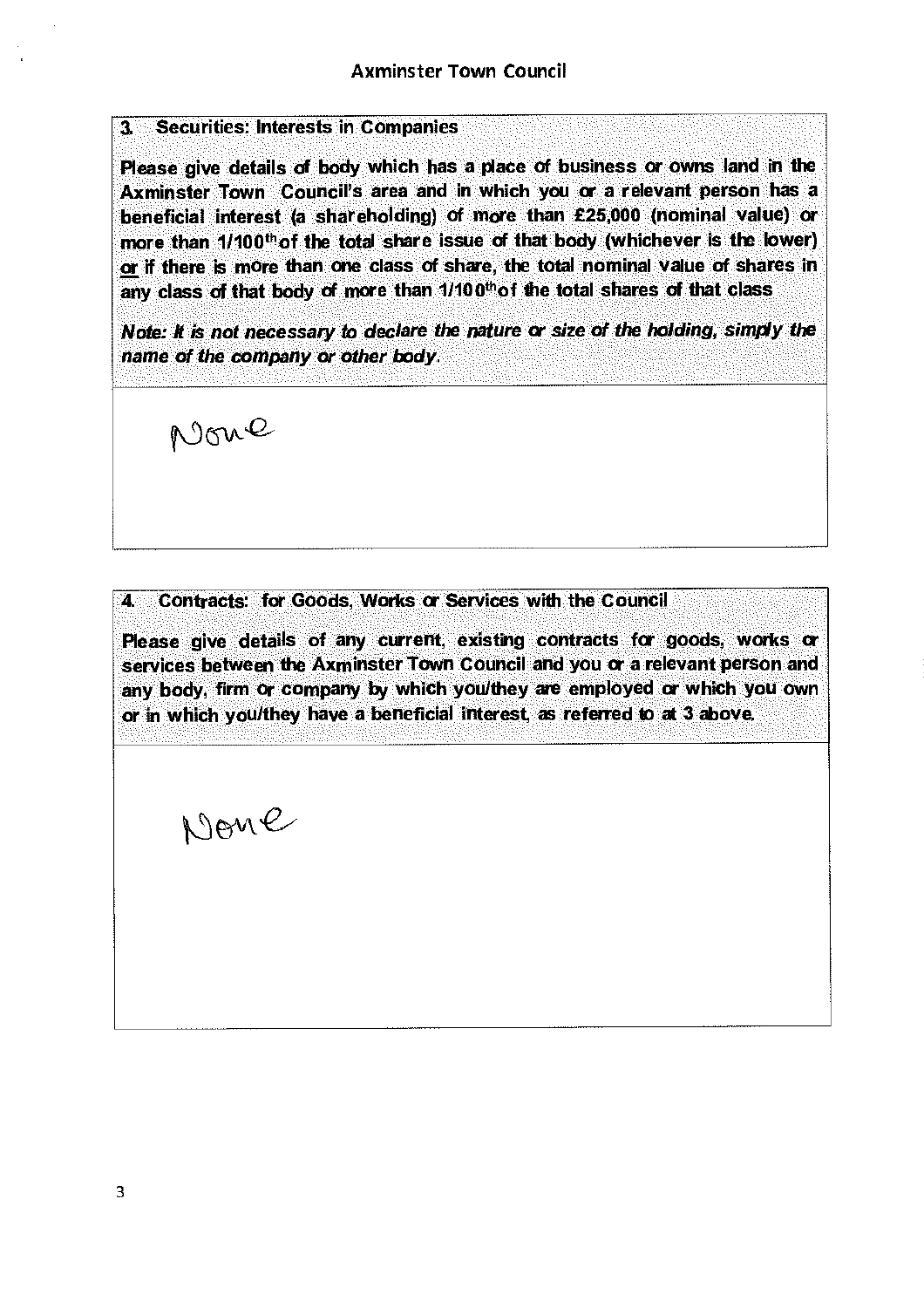5. Landholdings and Licences in the Area

Please give the address or other description (sufficient to identify the location) of any land or property in the Axminster Town Council's area in which you or a relevant person has a beneficial interest, indicating whether you/they are the owner, lessee or tenant, Including land in which you/they may have a licence, alone or with others, to occupy for a period of one month or longer.

You must include the land and house you/relevant person lives in and for example an allotments you own or use.

Neme

6. Corporate Tenancies: Land leased from Axminster Town Council

Please give the address or other description (sufficient to Identify the location) of any land leased or licensed from the Axminster Town Council by a you or a relevant person or any body firm or company by which you/they are employed or which you/they own or in which you/they have a beneficial Interest (specified at 3 above).

None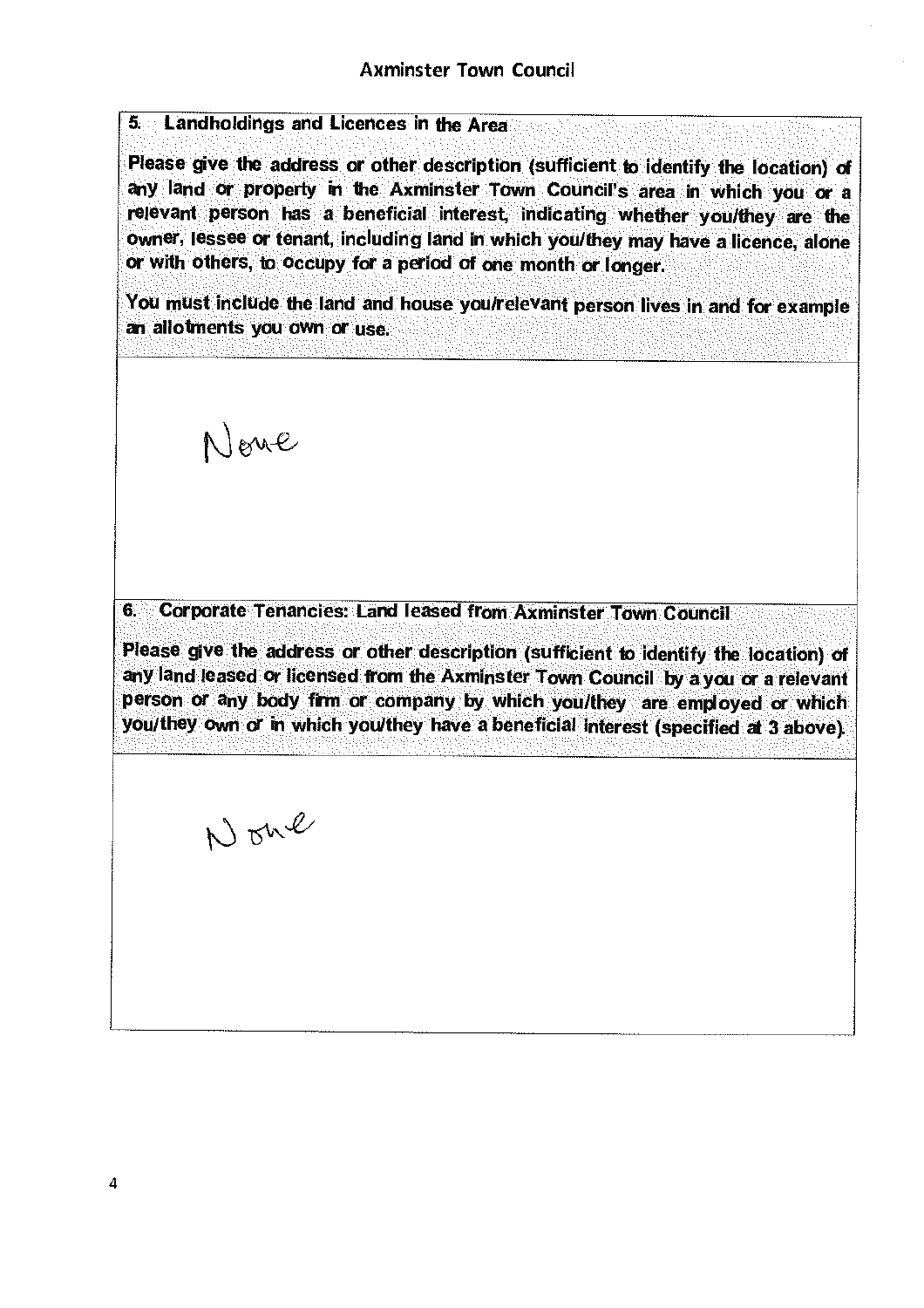**7. Your Personal Interests**  LIASON CoverLor Membership of any Body or Organisation to which you have been appointed or FOR TOTALLY nominated by the Axminster Town **Council as its representative**  hoc ALLY Axun Jer Membership of any other body exercising functions of a public nature None *(for example District or other Parish Council; Health, Police or Fire Authority or Quasi Autonomous Non-Governmental Body)*  Membership of any body directed to charitable purposes *4s&.a*-*(for example an Industrial and Provident Society or Charitable Body or you are* a Axuns 62 Haspira *Freemason who is* **a** *member of the Grand Charity and/or have membership*  .2Ao*±ab" of an individual lodge that has charitable status or is* a *lodge directed towards charitable purposes)*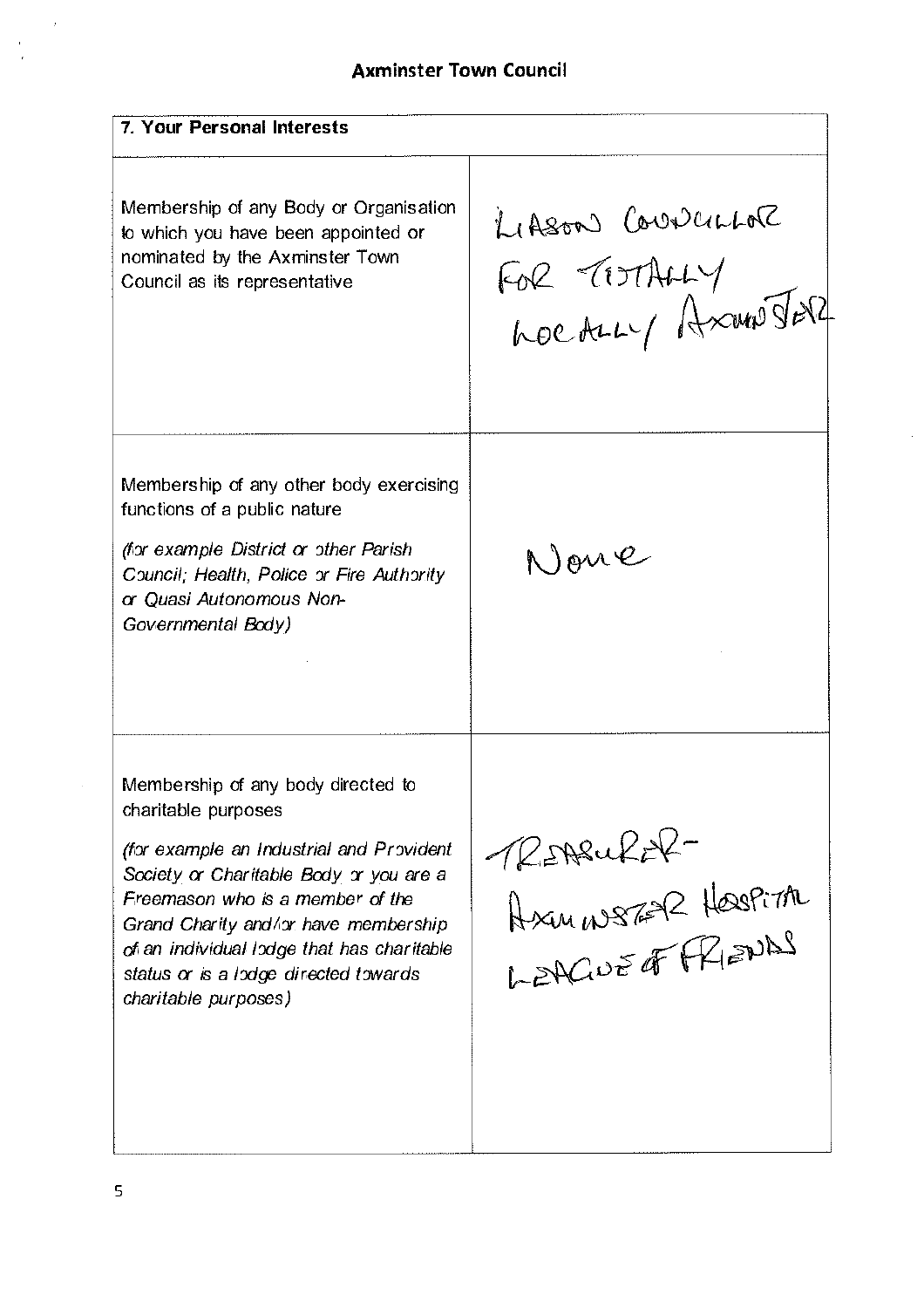$\ddot{\phantom{0}}$ 

 $\hat{\mathcal{A}}$ 

| 7. Your Personal Interests continued                                                                                                                                                                                                                                              |                              |
|-----------------------------------------------------------------------------------------------------------------------------------------------------------------------------------------------------------------------------------------------------------------------------------|------------------------------|
| Membership of any Body whose principal<br>purpose is to influence public opinion or<br>policy or which, in your view, might<br>create a conflict of interest in carrying out<br>their duties as a Axminster Town<br>Councillor.                                                   | CONSERVATIVE<br>PAREN MEMBER |
| (for example Political Party; Trade Union,<br>Professional Association, Local Action<br>Forum, Civic Society or Interest Group<br>such as National Trust; RSPB;<br>Greenpeace or membership of the<br>Freemasons or similar body)                                                 | NATONA TRUST                 |
| Any land where the landlord is the<br>Axminster Town Council, and you are, or<br>a firm in which you are a partner or a<br>company of which you are a paid director<br>is the tenant                                                                                              | NONS                         |
| Any easement, servitude, interest or right<br>in or over land which does not carry with<br>it a right for you (alone or jointly with<br>another) to occupy the land or to receive<br>income. [This includes options to<br>purchase which you have on land in<br>Axminster parish] | $N$ ON $\epsilon$            |
| Any gifts or hospitality worth more than<br>an estimated value of £25 which you<br>have received by virtue of your office                                                                                                                                                         | NONE                         |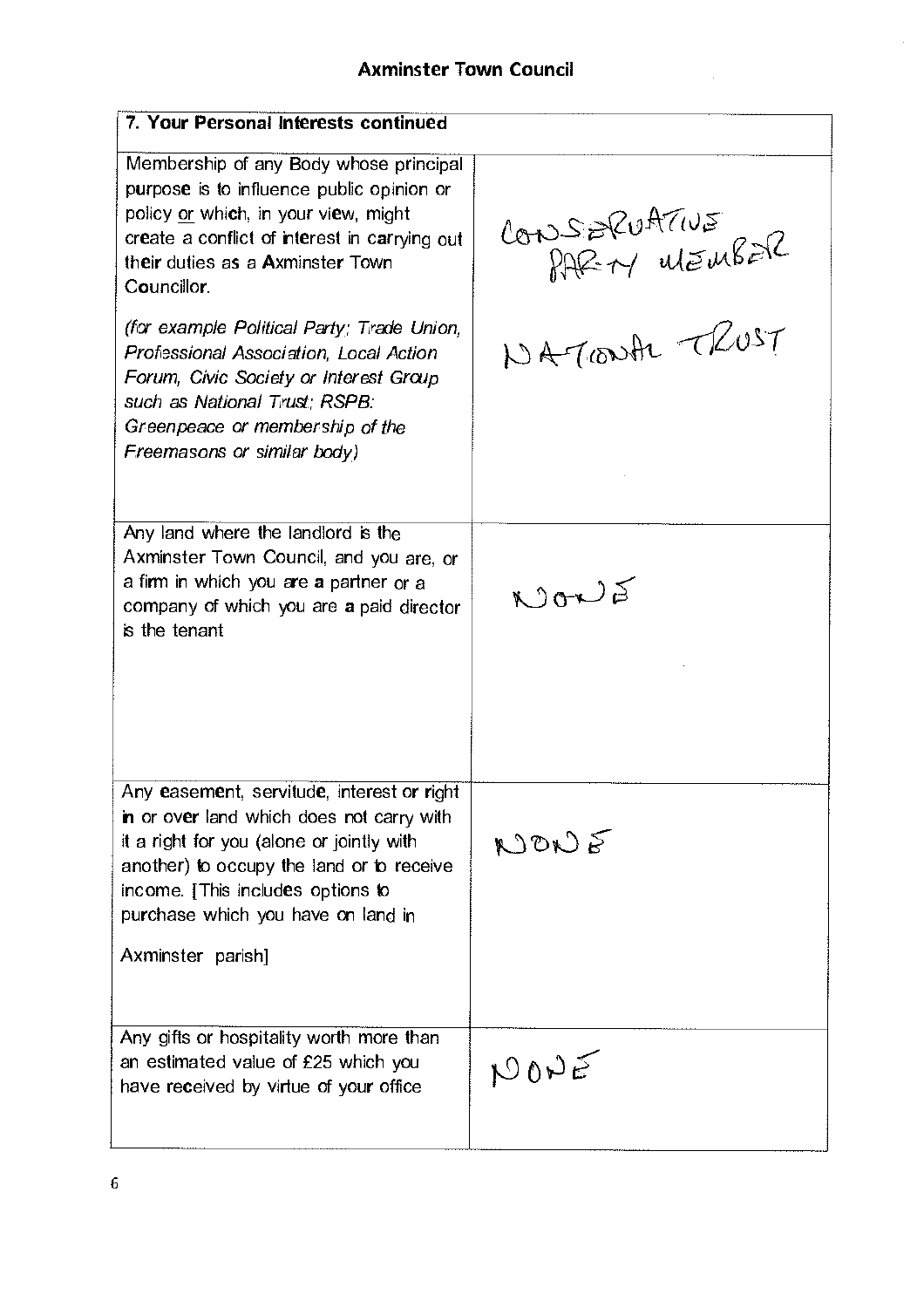| <b>DECLARATION</b>                                                                                                                                                                                                       |
|--------------------------------------------------------------------------------------------------------------------------------------------------------------------------------------------------------------------------|
| I recognise that if I fail to comply with the Code of Conduct for Members of                                                                                                                                             |
| Axminster Town Council or                                                                                                                                                                                                |
| 1. omit any information that should be included in this Notice;<br>2. give false or misleading information; or<br>3. do not tell the Axminster Town Council of any changes to this Notice or new<br>interests   acquire, |
| there may be a criminal offence and/or the matter may be referred to the East Devon<br>Monitoring Officer / East Devon District Council's Standards Committee for<br>investigation.                                      |
| Signed:                                                                                                                                                                                                                  |
| Arnamy 2021.<br>Date:                                                                                                                                                                                                    |
| FOR OFFICE USE ONLY                                                                                                                                                                                                      |
| Received:                                                                                                                                                                                                                |
| Update:                                                                                                                                                                                                                  |
|                                                                                                                                                                                                                          |

 $\label{eq:2.1} \frac{1}{\sqrt{2}}\int_{\mathbb{R}^3}\frac{1}{\sqrt{2}}\left(\frac{1}{\sqrt{2}}\right)^2\frac{1}{\sqrt{2}}\left(\frac{1}{\sqrt{2}}\right)^2\frac{1}{\sqrt{2}}\left(\frac{1}{\sqrt{2}}\right)^2\frac{1}{\sqrt{2}}\left(\frac{1}{\sqrt{2}}\right)^2.$ 

 $\frac{1}{\sqrt{2}}\frac{1}{\sqrt{2}}\frac{d\phi}{d\phi}$ 

 $\mathcal{L}^{\text{max}}_{\text{max}}$